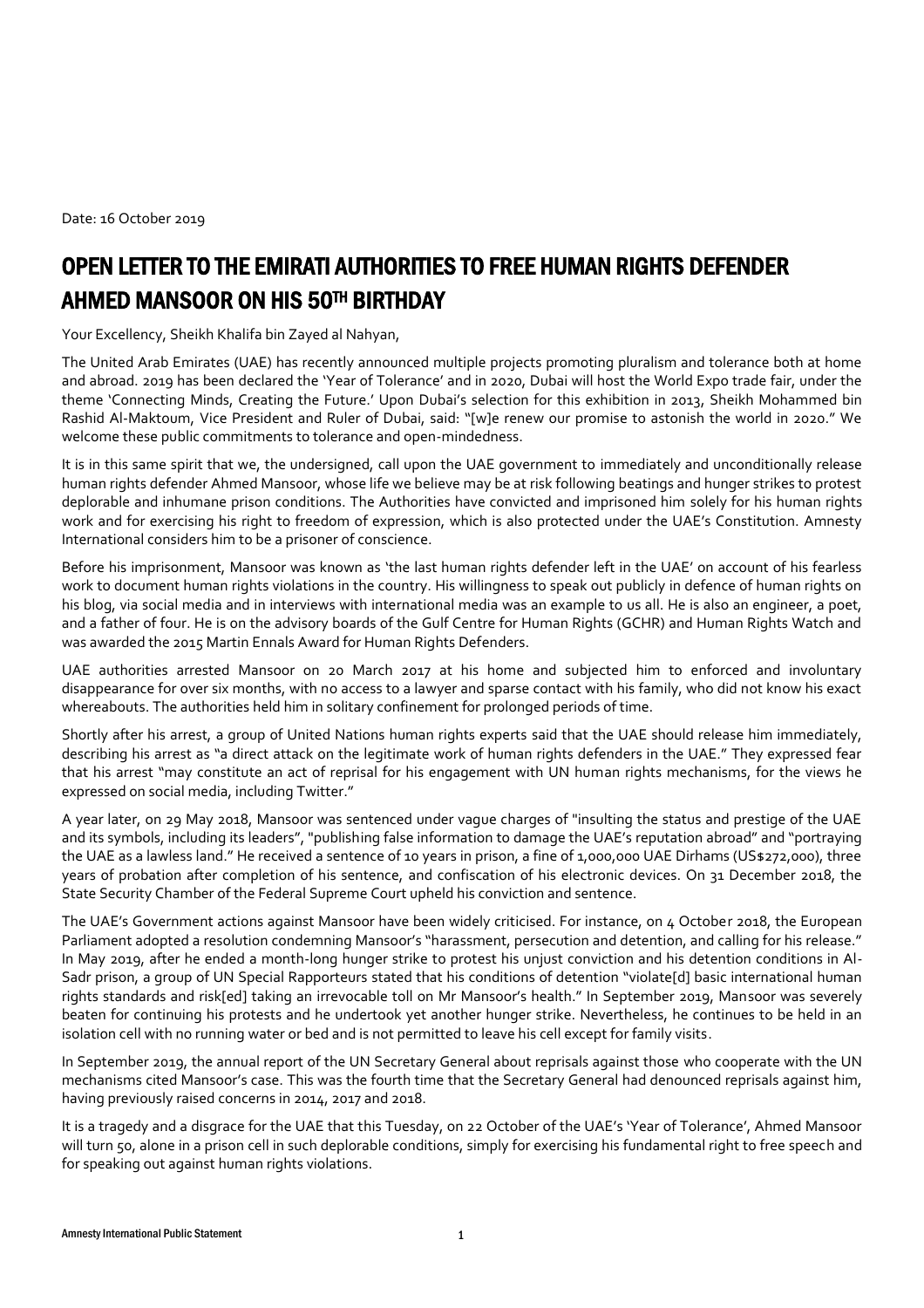Mansoor's imprisonment is part of a larger and growing pattern of repression in the UAE. Since 2011, the authorities have embarked on an unprecedented campaign of repression on freedom of expression, peaceful assembly and association in the country, shrinking the space for peaceful dissent to near-obliteration. Authorities have used privately manufactured technologies, such as those made by NSO Group, [for the unlawful targeted surveillance of human rights defenders, including](https://citizenlab.ca/2016/08/million-dollar-dissident-iphone-zero-day-nso-group-uae/)  [Mansoor,](https://citizenlab.ca/2016/08/million-dollar-dissident-iphone-zero-day-nso-group-uae/) in order to monitor and clamp down on dissent. The authorities have arrested, detained, and prosecuted activists, human rights defenders and other critics of the government, including prominent lawyers, judges and academics, on broad and sweeping national security-related or cybercrime charges and in proceedings that fail to meet international fair trial standards.

The UAE has publicly declared itself a champion of tolerance in the Middle East and the world. Under the Universal Declaration of Human Rights, it has an obligation to protect the rights of its citizens and residents. For this reason, we call upon the UAE government to uphold these principles, and to release Ahmed Mansoor without further delay.

Signatories:

- 1. A Common Future- Cameroon
- 2. Abraham's Children Foundation- Nigeria
- 3. ACAPE BURUNDI
- 4. Action by Christians for the Abolition of Torture (ACAT)-Belgium
- 5. ACAT-Germany
- 6. ACAT-Liberia
- 7. ACAT-Switzerland
- 8. Access Center for Human Rights-France
- 9. Access Now
- 10. Accountabilitylab- Niger
- 11. African Monitoring Observatory on Climate, Waters, Earth, and Cultures (AMOClimWEC)- Benin
- 12. American Association of University Professors New York University Chapter
- 13. American Association of University Professors (AAUP)
- 14. Americans for Democracy & Human Rights in Bahrain (ADHRB)
- 15. Amis des Etrangers au Togo (ADET)- Togo
- 16. Amman Center for Human Rights Studies- Jordan
- 17. Amnesty International
- 18. Angels in the Field- India
- 19. Arabic Network for Human Rights Information (ANHRI)
- 20. ARTICLE 19
- 21. Asociación de Tecnología, Educación, Desarrollo, Investigación, Comunicación (TEDIC)- Paraguay
- 22. Association de defense des libertas individuelles- Tunisia
- 23. Association For Promotion Sustainable Development- India
- 24. Association for Victims of Torture in UAE- Switzerland
- 25. Badhon Manob Unnayan Sangstha- Bangladesh
- 26. Cairo Institute for Human Rights Studies (CIHRS)
- 27. Center for Civil Liberties- Ukraine
- 28. Center for Innovative and Pragmatic Development Initiative (CIPDI)
- 29. Centre d'Appui a l'Education et au Developpement Communautaire (CEDECO)- Democratic Republic of the Congo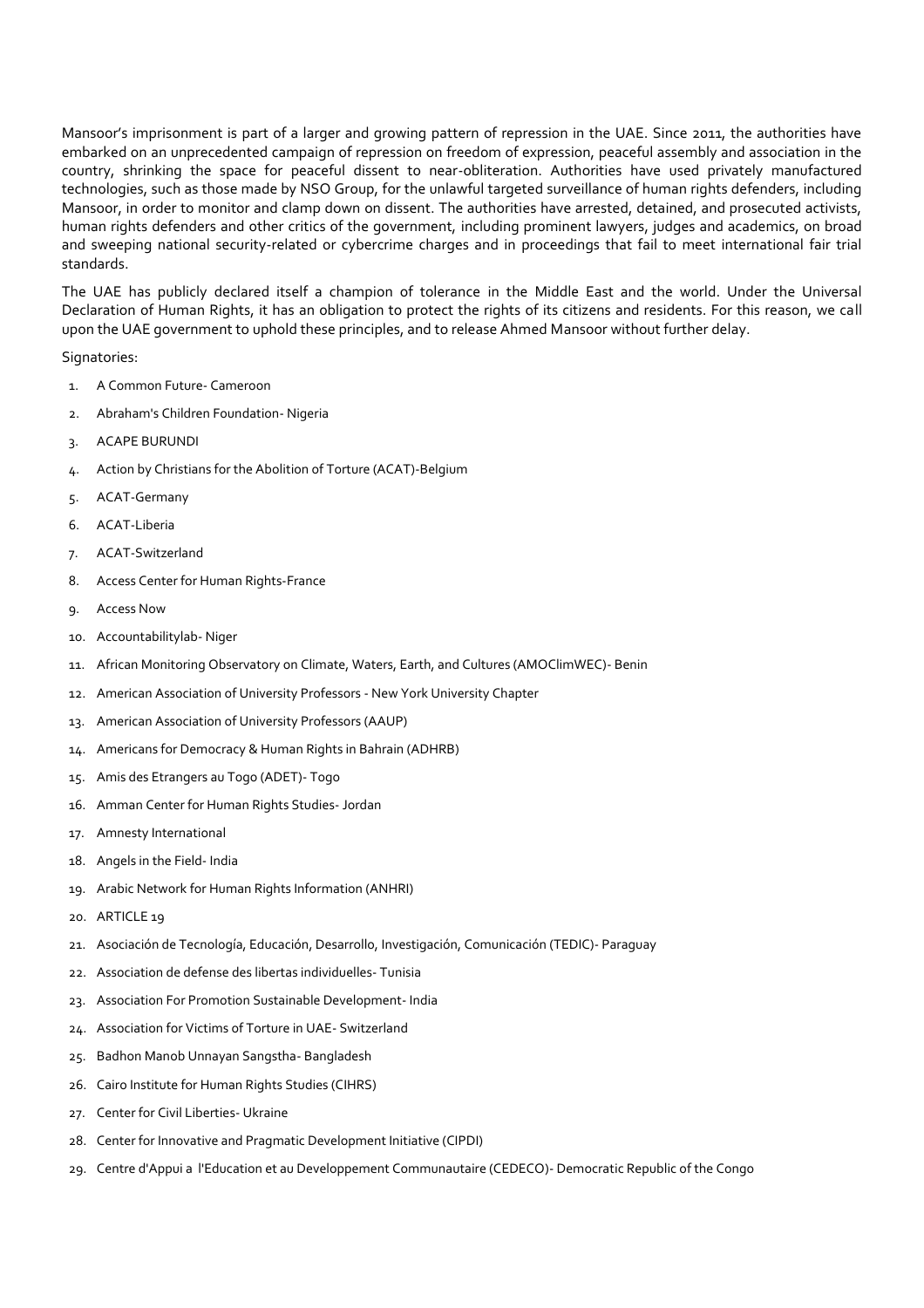- 30. Centre for Social Mobilization and Sustainable Development Ghana
- 31. Centro de Estudios y apoyo al desarrollo Local- Bolivia
- 32. CIVICUS
- 33. Comision Nacional de los Derechos Humanos- Dominican Republic
- 34. Committee for the Respect of Liberties and Human Rights in Tunisia
- 35. Community Initiative for Social Empowerment (CISE)- Malawi
- 36. Community Uplift and Welfare Development (CUWEDE)- Uganda
- 37. Conacce Chaplains- Colombia
- 38. Construisons Ensemble le Monde Democratic Republic of the Congo
- 39. Coordination Maghrébine des Organisations des Droits Humains- Morocco
- 40. Daniel Iroegbu Global Health Foundation- Nigeria
- 41. Educating Girls and Young Women for Development- Zambia
- 42. English PEN
- 43. European Centre for Democracy and Human Rights (ECDHR)
- 44. FINESTE- Haiti
- 45. Fraternity Foundation for Human Rights- Germany
- 46. Freedom Forum- Nepal
- 47. Freedom Now- Morocco
- 48. Front Line Defenders
- 49. Fundacion CELTA- Venezuela
- 50. Fundación Regional de Asesoría en Derechos Humanos (INREDH)- Ecuador
- 51. Fundacion TEA Trabajo Educacion Ambiente- Argentina
- 52. Future Leaders Network Gambia Chapter- Gambia
- 53. Geneva Council for Rights and Liberties- Switzerland
- 54. Global Learning for Sustainability- Uganda
- 55. Global Participe- Congo
- 56. Global Vision- Democratic Republic of the Congo
- 57. Global Youth on the Quest for Developmental Networking- Gambia
- 58. Gulf Centre for Human Rights (GCHR)
- 59. Gulf Institute for Democracy and Human Rights (GIDHR)- Australia
- 60. HOPE Worldwide-Pakistan- New Zealand
- 61. Human Rights Defenders Network (ACPDH)- Burundi
- 62. Human Rights First
- 63. Human Rights Foundation
- 64. Human Rights Watch
- 65. Humena for Human Rights and Civic Engagement- Egypt
- 66. Hunger Reduction International- Somalia
- 67. IFEX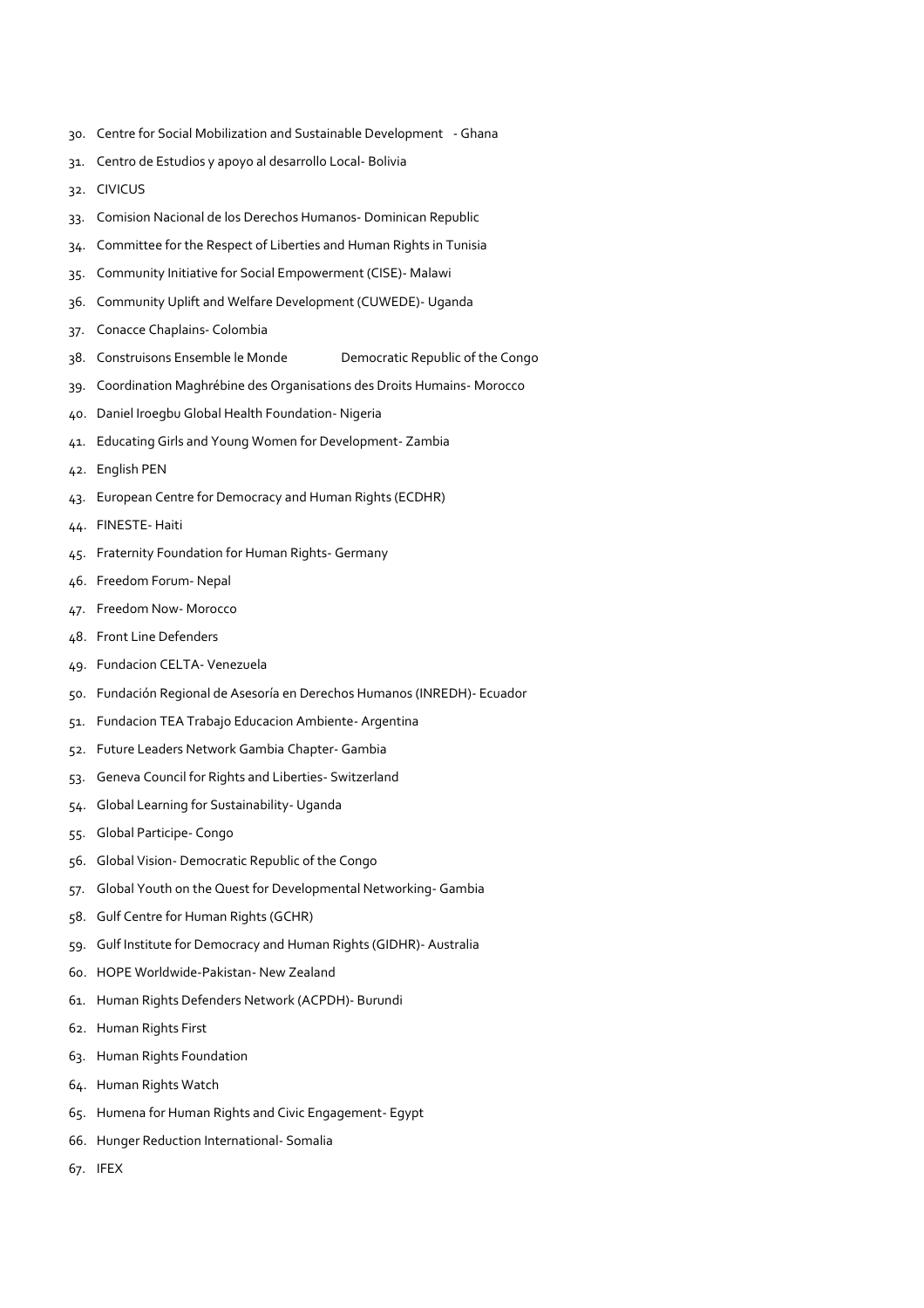- 68. Innovation for Change Middle East and North Africa
- 69. International Campaign for Freedom in the United Arab Emirates (ICFUAE)
- 70. International Center for Supporting Rights and Freedoms- Switzerland
- 71. International Centre for Justice and Human Rights- Switzerland
- 72. International Commission of Jurists (ICJ)
- 73. International Federation for Human Rights (FIDH), under the Observatory for the Protection of Human Rights Defenders
- 74. International Legal Initiative- Kazakhstan
- 75. International Service for Human Rights (ISHR)
- 76. International Youth Alliance for Peace- Sri Lanka
- 77. Iraqi Network for Social Media (INSM)- Iraq
- 78. Jeunesse Assistance- Niger
- 79. Justice Acess Point- Uganda
- 80. Kaimbu Sex Workers Association- Kenya
- 81. Kazakhstan International Bureau for Human Rights and the Rule of Law- Kazakhstan
- 82. Legal Clinic Adilet- Kyrgyzstan
- 83. Liberia Freedom of Information Coalition- Liberia
- 84. Ligue Burundaise pour les Droits de la Femme- Burundi
- 85. Maharat Foundation- Lebanon
- 86. Martin Ennals Foundation- Switzerland
- 87. MENA Rights Group
- 88. Middle East Studies Association of North America
- 89. Most at Risk Populations in Uganda (MARPS)
- 90. National Campaing for Sustainable Development- Nepal
- 91. National Sudanese Women Association Sudan
- 92. Norwegian PEN- Norway
- 93. Omani Association for Human Rights
- 94. Organisation Marocaine des Droits Humains (OMDH)- Morocco
- 95. Pakistan NGOs Forum- Pakistan
- 96. Palestinian Center for Communication and Development Strategies- Palestine
- 97. Participatory Research Action Network (PRAN)- Bangladesh
- 98. PEN America
- 99. PEN Canada
- 100. PEN International
- 101. PEN Iraq
- 102. Plateforme d'Autonomisation des organisations de jeunesses de Côte d'ivoire (Paojci)- Cote D'Ivoire
- 103. Promo-LEX Association- Moldova
- 104. Qurium Media Foundation- Sweden
- 105. Reconciliation and Development Agency- Cameroon